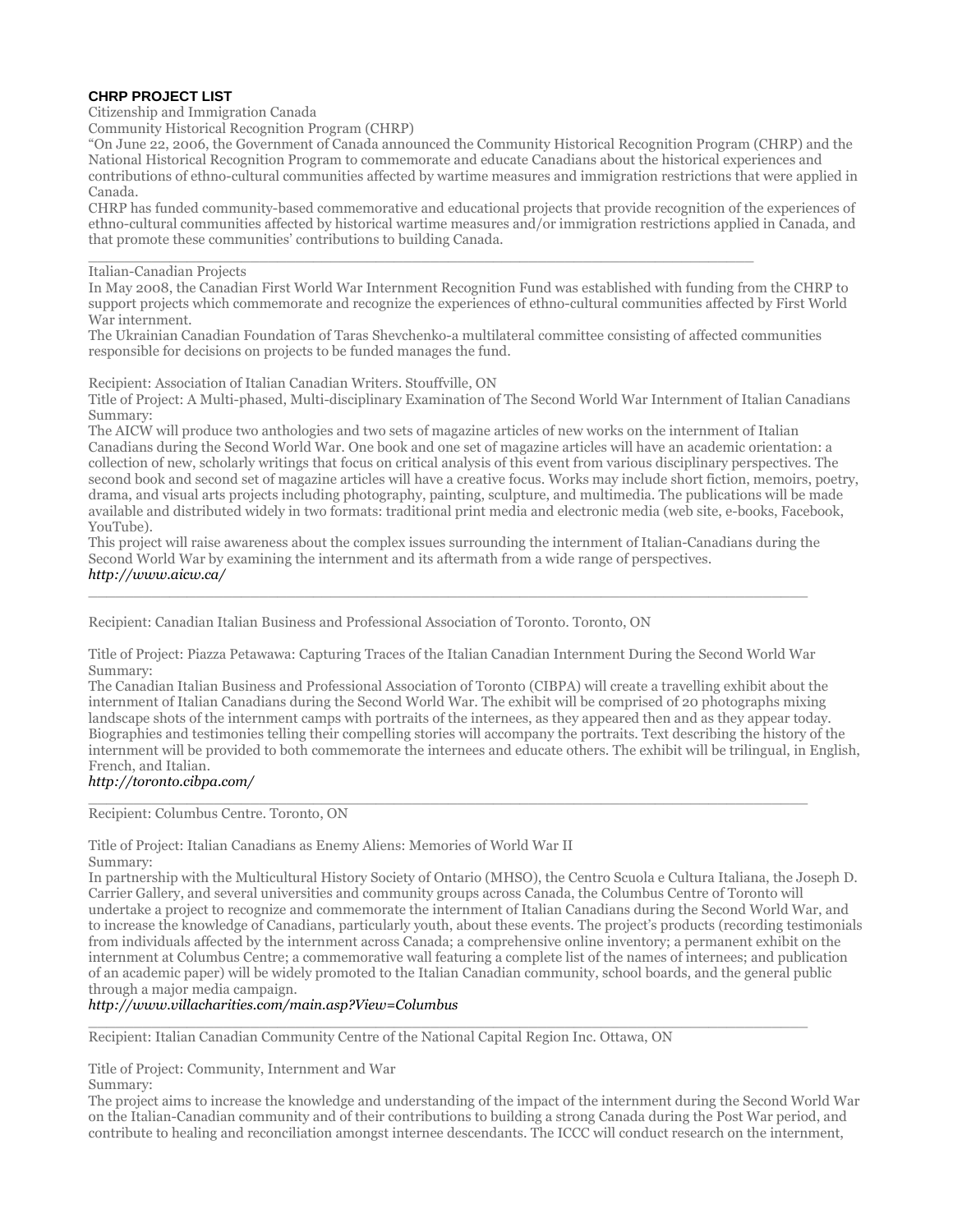install a commemorative wall display in Ottawa's Dante Park, and publish a booklet to be distributed at the official unveiling of the wall. Information collected throughout the project will be posted on the ICCC website.

The ICCC will install a time capsule containing text, photographs, personal documents, and other memorabilia to be uncovered at some point in the future, at a meaningful date to be determined during the project. The booklet will provide historical facts and interpretation for the plaque and time capsule, with a particular focus on the National Capital Region, to ensure that their purpose is known and well understood. Material to be posted on the website will include the information included in the booklet and provide more in depth information by featuring links to other related sites such as Library and Archives Canada.

 $\_$  ,  $\_$  ,  $\_$  ,  $\_$  ,  $\_$  ,  $\_$  ,  $\_$  ,  $\_$  ,  $\_$  ,  $\_$  ,  $\_$  ,  $\_$  ,  $\_$  ,  $\_$  ,  $\_$  ,  $\_$  ,  $\_$  ,  $\_$  ,  $\_$  ,  $\_$  ,  $\_$  ,  $\_$  ,  $\_$  ,  $\_$  ,  $\_$  ,  $\_$  ,  $\_$  ,  $\_$  ,  $\_$  ,  $\_$  ,  $\_$  ,  $\_$  ,  $\_$  ,  $\_$  ,  $\_$  ,  $\_$  ,  $\_$  ,

Recipient: Italian Cultural Centre Society. Vancouver, BC

Title of Project: Italian Cultural Centre (Vancouver) Italian Internment Commemoration Summary:

The Vancouver Italian Cultural Centre (ICC) will recognize and commemorate the experiences of those affected by the internment of Italian Canadians during the Second World War by undertaking a project entitled Italian Cultural Centre (Vancouver) Italian Internment Commemoration. The project will include a play dramatizing the Italian-Canadian experience of internment, a book entitled, Vancouver Italians Interned During World War II, to be written by the renowned Italian-Canadian author, Raymond Culos, and an exhibition in the ICC's museum exploring the Italian-Canadian wartime experience.

This project will promote the contributions of the Italian-Canadian community to shaping Canadian society and, in particular, acknowledge the contributions of Italian Canadians to the Canadian war effort.

#### *<http://italianculturalcentre.ca/cultural-centre/a-question-of-loyalty/>*  $\_$  , and the set of the set of the set of the set of the set of the set of the set of the set of the set of the set of the set of the set of the set of the set of the set of the set of the set of the set of the set of th

Recipient: Media Monkey Productions, Inc. Cobourg, ON

Title of Project: Italian Canadian Internment Project

Summary:

The Italian Canadian Internment (ICI) project includes a documentary film (Italian, English, and French languages) and an online virtual history archive that explores and contextualizes the issues surrounding the internment of Italian Canadians during WWII and their struggles to regain their place as valuable members of Canadian society. The documentary will be available in a 90-minute film version and a 46-minute television version. The online archive will include a centralized resource base, links to articles and other materials, and testimonials of survivors and their families.

The ability of these individuals to overcome the stigma of being interned as "enemy aliens" and contribute to the creation of multiculturalism in Canada, offers important insights for all Canadians, and especially for students. Therefore, this project will include support material to assist teachers and students in studying this important element in Canada's history. *<http://www.mediamonkey.ca/>*

 $\_$  , and the set of the set of the set of the set of the set of the set of the set of the set of the set of the set of the set of the set of the set of the set of the set of the set of the set of the set of the set of th Recipient: National Congress of Italian Canadians (National Capital District). Ottawa, ON

Title of Project: The Internment of Italian Canadians: Learning from our Past and Recognizing our Contributions Summary:

In partnership with Villa Marconi, the National Congress of Italian Canadians (NCIC) (Ottawa District) will undertake a community-based project entitled, The Internment of Italian Canadians: Learning from our Past and Recognizing our Contributions, to recognize and commemorate the internment of Italian Canadians during the Second World War. Villa Marconi, a long-term care facility, will designate space for an archival/exhibit room to be known as the "Italian Canadian Historical Centre: A Centre for Learning." The Centre will house material and artifacts about internment experiences and Italian migration to Canada such as artifacts, photos, books, film, microfilm, and documents in print.

 $\_$  , and the set of the set of the set of the set of the set of the set of the set of the set of the set of the set of the set of the set of the set of the set of the set of the set of the set of the set of the set of th

Recipient: Shadowpath Theatre Productions. Richmond Hill, ON

Title of Project: Paradise by the River

Summary:

Shadowpath Theatre Productions will use the stage to increase awareness of the internment of Italian Canadians during the Second World War. Paradise By The River, written and composed by Italian Canadian playwright Vittorio Rossi, tells the story of an Italian immigrant who is arrested without charge in his home in Montreal and held at a prisoner of war camp in Petawawa, Ontario, leaving his frightened, pregnant wife behind. The personalized story of the internment will help audiences of all ages, backgrounds, and cultures understand the internment and how it affected an entire community. Shadowpath is particularly interested in exposing students and young Italian Canadians to the stories of the internment era, not only to inform audiences, but also to recognize and honour the internees and their families. *<http://www.shadowpaththeatre.ca/shows.html>*

 $\_$  , and the set of the set of the set of the set of the set of the set of the set of the set of the set of the set of the set of the set of the set of the set of the set of the set of the set of the set of the set of th Recipient: York University – Mariano A. Elia Chair in Italian-Canadian Studies. Toronto, ON

Title of Project: Faces and Memories of Internment: An Italian-Canadian Tragedy

Summary:

The project will draw attention to the use of the War Measures Act and its impact on the civil rights of minority groups,